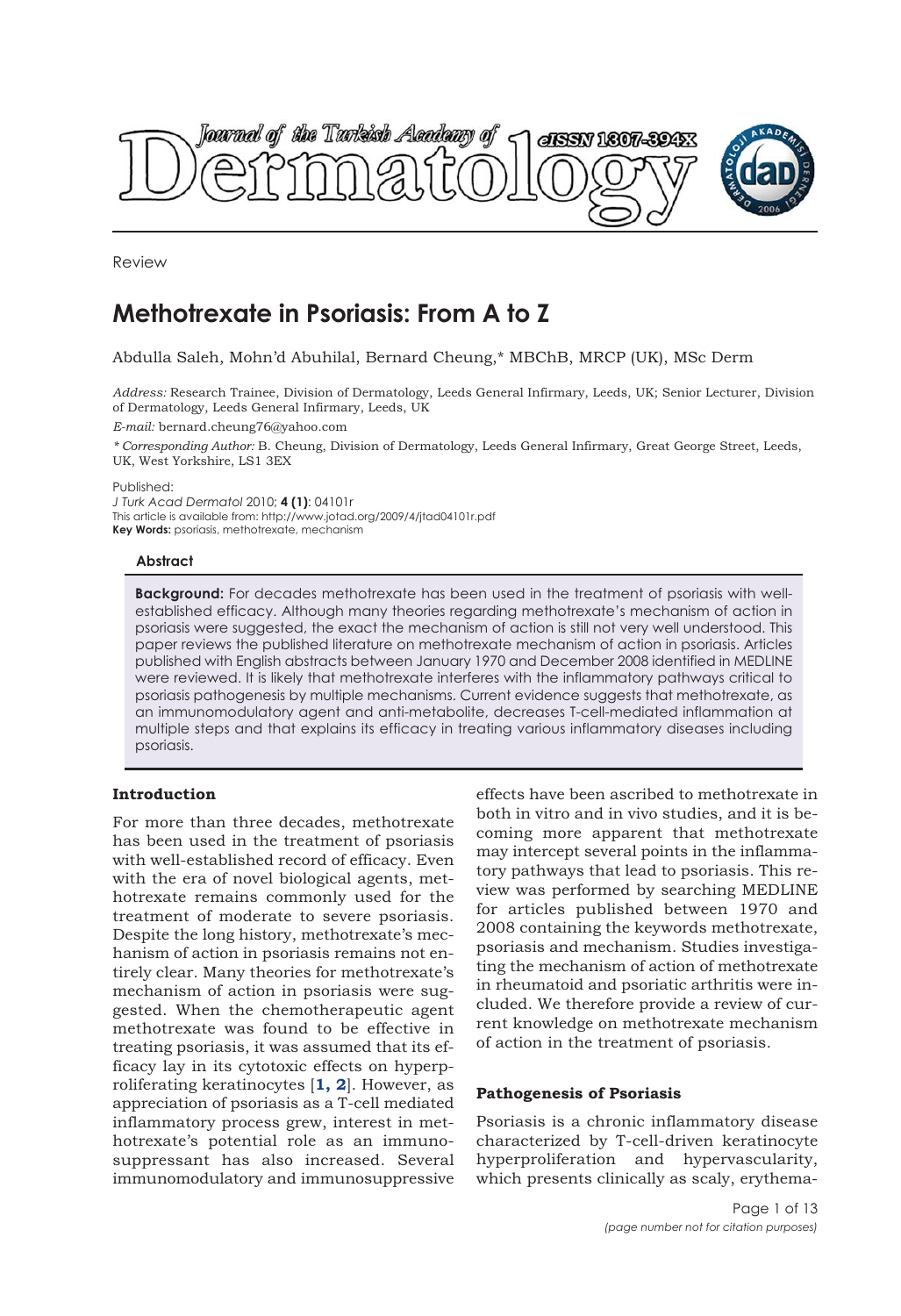tous plaques.[**3, 4**] The current model of psoriasis pathogenesis is that antigen-presenting cells (APCs) from the skin migrate to regional lymph nodes and activate T cells with an, as yet, unidentified antigen. This APC and T-cell interaction depends on cell surface molecules such as intercellular adhesion molecule-3 (ICAM-3). T-cell activation induces expression of surface molecules such as cutaneous lymphocyte associated antigen (CLA-1) and leukocyte function-associated antigen-1 (LFA-1). CLA-1 binds endothelial leukocyte adhesion molecule 1 (E-selectin), a surface molecule on activated endothelial cells that facilitates the migration of T cells to the inflammatory site via blood vessels. Once in close proximity to the inflammatory site, the T cells' LFA-1 binds to intercellular adhesion molecule-1 (ICAM-1), which is found on endothelial cells. This binding facilitates T-cell adhesion to endothelial cells and allows for subsequent T-cell diapedesis from the intravascular space into the dermis. In the dermis, activated T cells mediate inflammation characterized by the predominant involvement of TH-1 cytokines. This inflammation is believed to drive keratinocyte hyperproliferation. Each of these steps represents potential sites of methotrexate action.

## **Effects on Keratinocytes**

Methotrexate's anti-metabolite activity initially led to theories that it worked by disrupting keratinocyte reproduction. Keratinocyte hyperproliferation can be disrupted by inducing cell death, inhibiting proliferation, or inducing maturation. Methotrexate's role in each of these processes has been investigated. Although keratinocyte hyperproliferation is a key feature of psoriasis, few studies have been published that explore methotrexate effects on keratinocytes.

## **Cell Death**

In 1992, *Schwartz* et al explored methotrexate effects on keratinocyte cell viability [**5**]. The authors compared the levels of cell viability between human neonatal foreskin keratinocytes cultured with methotrexate 10-5 M to 10-6 M for 72 hours and control keratinocytes not exposed to methotrexate. Neutral red vital staining and the trypan blue exclusion assay were used to assess cell viability. Healthy cell membranes are impermeable to trypan blue, while dying cell membranes are permeable, resulting in positive staining. Neutral red will positively stain the nuclei of viable cells. The study reported similar amounts of staining between the two groups, suggesting that methotrexate did not reduce the viability of the human keratinocytes. Three years later, Jeffes et al provided evidence suggesting that lymphocytes in psoriatic lesions were significantly more vulnerable to methotrexate cytotoxic effects than keratinocyte and epithelial cells [**6**]. Proliferating lymphoid cells that included macrophages and T cells, normal human keratinocytes and epithelial cells, were cultured for 24 hours with methotrexate and the number of killed cells was counted. Methotrexate was employed at concentrations that would be achieved with once weekly low-dose methotrexate therapy. They reported that over 95% of the lymphoid cells were killed while less than 10% of the proliferating epidermal cells were affected by this methotrexate exposure. In 1998, Heenen et al investigated the hypothesis that low-dose methotrexate triggers keratinocyte apoptosis [**7**]. The keratinocyte model used consisted of normal skin epidermal explants cultivated for 10 days on dead de-epidermized dermis. This model was incubated with methotrexate 10-7 M to 10-6 M for 5 days. Cells exhibiting chromatin aggregation, separation from neighboring cells, and apoptotic bodies under light microscopy were deemed apoptotic. The TUNEL assay was used to detect fragmented DNA and the presence of p53, a transcription factor that can activate the apoptosis pathway in the presence of severe cellular stress resulting from DNA damage. Light microscopy revealed an increased percentage of apoptotic cells in the basal layer of the methotrexate-treated skin versus the control  $(1\% \pm 0.4)$  apoptotic in methotrexate treated versus  $0.02\% \pm 0.01$  apoptotic in the control). In the methotrexate-treated cultures, TUNEL was positive in some basal and para-basal cells. No controls were described for the TUNEL assay. Forty percent of the basal layer stained positive for p53 but no controls were conducted for the p53 assay. Heenen et al also used TUNEL and histology to examine punch biopsies from four psoriasis patients 24 hours after they completed an eight-week course of 12 mg to 15 mg/week methotrexate therapy. They reported three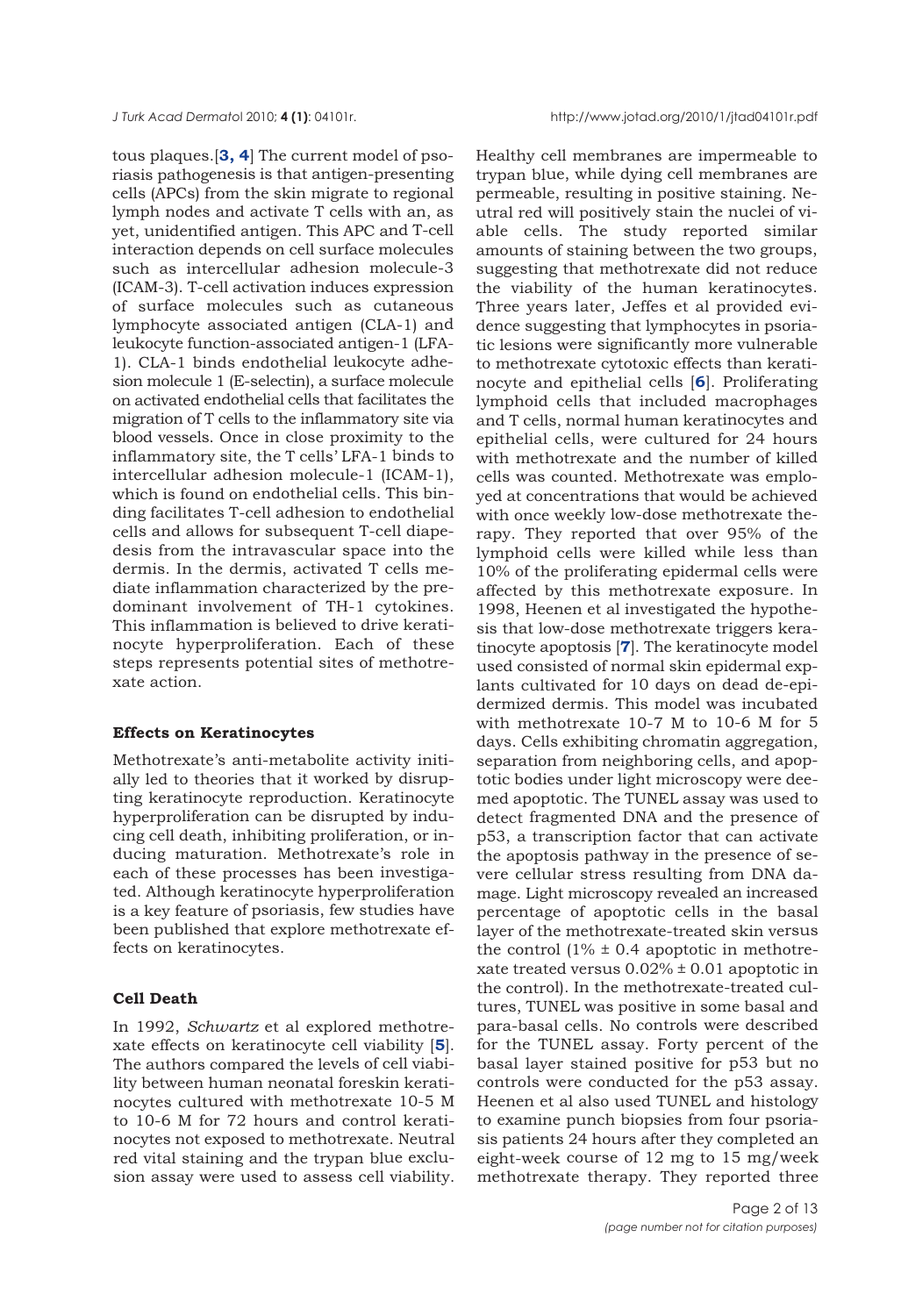apoptotic cells per 1,000 germinative cells, but did not describe a control group. Based on the findings from both the model and biopsies, the authors of the study concluded that low-dose methotrexate induces apoptosis in human keratinocytes.

## **Hyperproliferation**

The most intuitive approach for discouraging keratinocyte hyperproliferation would be to inhibit keratinocyte reproduction. This approach was employed in several studies. In 1992, *Schwartz* et al incubated healthy human keratinocytes with methotrexate 10- 5 M to 10-7 M for 72 hours in thymidine-free media [**5**]. An electronic cell count of keratinocytes revealed a 75% inhibition of growth in the methotrexate exposed cells compared to the controls, suggesting that methotrexate had a growth inhibitory effect on the keratinocytes. The authors, however, note that methotrexate's effects on proliferation were completely prevented by the addition of thymidine, the nucleotide whose synthesis is prevented when methotrexate acts as a folate anti-metabolite. Based on these observations, the authors concluded that methotrexate is capable of inhibiting keratinocyte growth. Furthermore, the mechanism by which keratinocyte growth is inhibited appears to be based upon methotrexate's actions as an anti-metabolite. In 2003, *Pol* et al used a 96 wellplate assay system to investigate the antiproliferative effects of several anti-psoriatic drugs, including methotrexate, on human keratinocytes [**8**] Keratinocytes were exposed to methotrexate 10-5 M to 10-7 M and their proliferation over four days was assessed using a sensitive DNA binding dye. Increased staining is directly correlated to increased cell mass and indicates cell proliferation. Cytotoxic effects were controlled for with lactate dehydrogenase surveillance. Lactate dehydrogenase is normally an intracellular enzyme; detection of an increased release of lactate dehydrogenase suggests a loss of cell viability. Methotrexate exposure resulted in a 20% inhibition of keratinocyte cell growth on day 2, which was not statistically significant. The study concluded that methotrexate did not significantly affect proliferation at therapeutically relevant concentrations. These results were similar to the earlier findings of the 1995 study by *Jeffes* et al, who also conclu-

ded that methotrexate did not inhibit the growth of normal human keratinocytes at concentrations achieved with once-weekly methotrexate therapy. In a 2005 study published by Yazici et al, 10 psoriasis patients provided lesional skin biopsies before and after a six-week course of methotrexate 10 mg to 25 mg/ week [**9**]. The biopsy specimens were assessed by immunohistochemistry for expression of surface molecule proliferating cell nuclear antigen (PCNA) and Ki-67. PCNA and Ki-67 are nuclear proteins associated with proliferation and have been found to be increased in psoriasis [**10, 11**]. They found that lesions expressed lower levels of both Ki- $67$  (p<0.01) and PCNA (p<0.01) following methotrexate treatment. This suggests that methotrexate therapy may result in decreased hyperplasia within lesional skin.

## **Keratinocyte Maturation and Differentiation**

Inducing keratinocyte maturation and differentiation may also potentially slow keratinocyte turnover. An in vitro study published by *Schwartz* et al in 1992 examined methotrexate effects on keratinocyte proliferation and differentiation [**5**]. Human neonatal foreskin keratinocytes were cultured with methotrexate  $10^{-5}$  M to  $10^{-7}$  M for three to six days. After 72 hours of exposure, an electronic cell counter detected a mean cell volume increase of 225%, which suggested an increase in cell size associated with keratinocyte differentiation. Immunohistochemical staining for involucrin, a marker of terminal keratinocyte differentiation, was increased in the methotrexate-treated cells (1×105 methotrexate versus 5.5×104 control). Microscopic evaluation of these keratinocytes revealed larger, flatter cells with decreased nuclear-tocytoplasm ratios, consistent with a more mature stage of differentiation. At five days of methotrexate 10-6 M exposure, scintillation counts and fluorography showed a 2.0 to 2.3 increase in radioactive amino acid incorporation, suggesting an increase in protein synthesis. After six days of methotrexate 10-6 M exposure, a several-fold increase of insoluble protein staining, thought to represent cornified envelope protein, was observed. No significant findings were reported for cultures exposed to methotrexate concentrations less than  $10^{-6}$  M. The authors concluded that,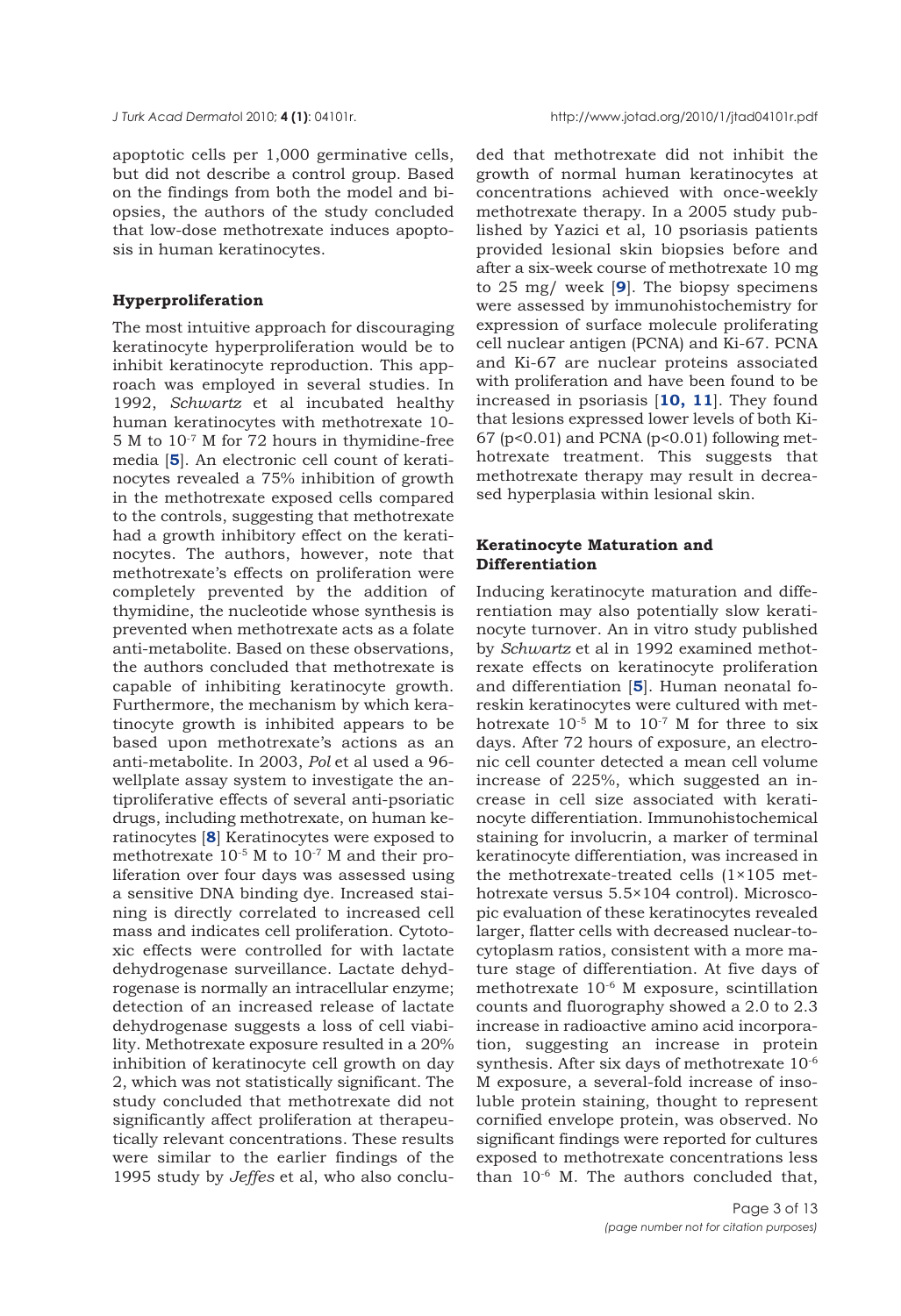based on the morphological and biochemical findings, methotrexate induces maturation and terminal differentiation in keratinocytes.

## **Methotrexate's Effects on Endothelial Cells**

## **Downregulation of Adhesion Molecules**

T-cell migration from the intravascular space into the dermis is a crucial step in the pathogenesis of psoriasis, and this process is dependent on interactions between endothelial cells and T cells. Endothelial expression of appropriate adhesion ligands such as E-selectin and ICAM-1, are necessary for successful T-cell adhesion and migration [**12, 13**]. In 2003, Yamasaki et al investigated how therapeutic concentrations of methotrexate (10-6 to 10-7 M) affected the expression of ICAM-1 on human umbilical vein endothelial cells [**14**]. Immunohistochemistry revealed a decrease in ICAM-1 expression after exposure to 10-6 M of methotrexate. Furthermore, they found that endothelial cells exposed to methotrexate expressed lower levels of ICAM-1 mRNA as measured by PCR. Based on these results, it was concluded that methotrexate downregulates ICAM-1 on endothelial cells, and may do so by downregulating gene expression. The following year, Sigmundsdottir et al studied the effects of methotrexate on endothelial expression of E-selectin [**13**]. A psoriasis patient was treated with low-dose methotrexate for five weeks. At days 4, 11 and 16 post-therapy, punch biopsies of the skin lesions and immunohistochemistry were performed to detect E-selectin. Methotrexate was restarted, and two additional punch biopsies performed on days 21 and 32 were also stained for E-selectin. Two observers blinded to the timing of the biopsies evaluated the immunohistochemistry independently. They found that clinical exacerbation coincided with rising E-selectin levels and CLA+ influx into the dermis. Conversely, the resumption of methotrexate was followed by decreased E-selectin expression and decreased CLA+ T-cell infiltrate in the dermis. This chronologically correlated relationship between the level of E-selectin and the subsequent number of infiltrating CLA+ lymphocytes demonstrated the potential significance of E-selectin expression in the psoriasis pathogenesis pathway. Overall, *Sigmundsdottir* et al concluded that

methotrexate decreases endothelial expression of E-selectin. Similar findings were reported in the study of methotrexate effects on endothelial activation markers in patients with bullous pemphigoid. A decrease in ICAM-1 and E-selectin expression was found in patients with bullous pemphigoid treated with methotrexate [**15**].

### **Angiogenesis Inhibition**

Histologically, hypervascularity is noted in psoriatic skin, which contributes to the grossly observed erythema. When used at the high dosages necessary for chemotherapy, methotrexate is capable of inhibiting angiogenesis. When hypervascularity became appreciated as a feature of psoriasis, it was natural to ask whether methotrexate exerted therapeutic effects in psoriasis by inhibiting angiogenesis. In 1989 *Hirata* et al performed in vivo studies to examine whether methotrexate can inhibit angiogenesis [**16**]. Methotrexate 5 × 10-9 M was injected intramuscularly into rabbits and the degree of corneal neovascularization was assessed. This early in vivo study concluded that low-dose methotrexate inhibits angiogenesis. In 2003 *Yamasakai* et al examined methotrexate effects on endothelial growth [**14**]. Human umbilical vein endothelial cells were incubated with 10-8 M to 10-7 M of methotrexate for three, six and eight days. Cells were stained with Alamar blue dye and the number of cells was determined by measuring absorbance of cell culture media at 590 nm. They found that methotrexate had a dose-dependent inhibitory effect on human umbilical vein endothelial cell growth (culture treated with methotrexate  $10^{-7}$  M:  $2 \times 102$  OD at 590 nm versus control culture with no methotrexate exposure:  $5 \times 102$  OD at 590 nm, p < 0.001). The authors concluded that these findings indicated that methotrexate had an inhibitory effect on endothelial cell growth. Two years later, in 2005, *Yazici* et al employed immunohistochemistry on lesional skin biopsies to study the effects of methotrexate on angiogenesis [**9**]. CD31 is a commonly used endothelial marker and increased levels suggest newly formed blood and lymphatic vessels [**17, 18**]. Ten psoriasis patients were treated with methotrexate 10 mg to 25 mg per week. Biopsies were performed before and six weeks after treatment. All biopsies were stained with CD31 antibodies.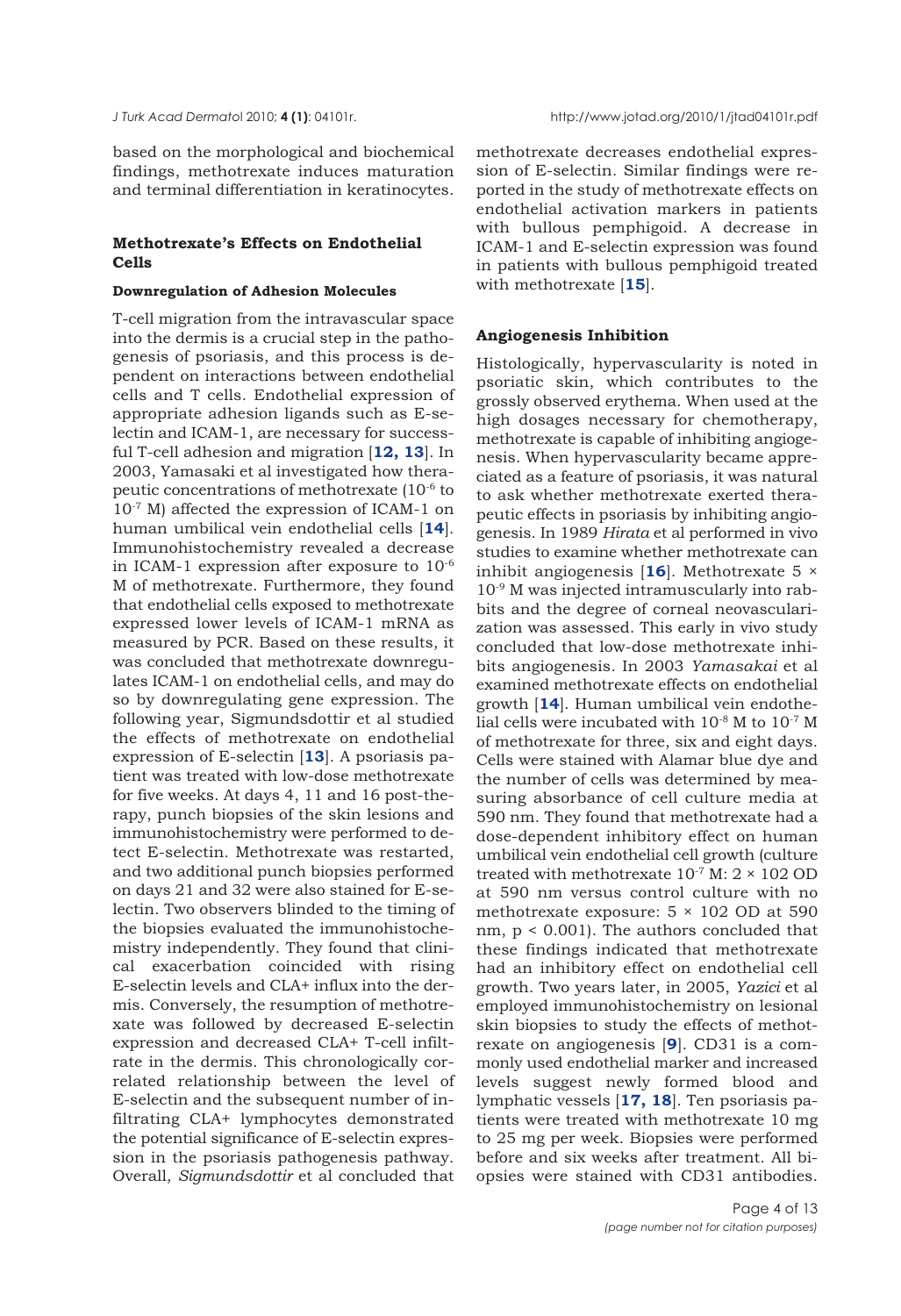The degree of CD31 staining was evaluated using an arbitrary four-point scale: (0) no staining, (1) weak staining limited to the papillary endothelium, (2) moderate diffuse endothelial staining, and (3) severe diffuse endothelial staining. A statistically significant reduction in CD31 staining (p < 0.05) was observed in the post-methotrexate skin biopsies. The authors concluded that methotrexate decreased the expression of the endothelial marker CD31, which suggests that methotrexate inhibited the formation of new blood vessels. In the same year, *Fiehn* et al reported conflicting findings [**18**]. They studied methotrexate effects on angiogenesis using a human placental angiogenesis assay and a murine matrigel model. The human placental assay exposed fresh placental tissue to 10 μg to 100 μg of methotrexate and measured angiogenesis by counting the number of new microvessels. They found that 100 μg of methotrexate failed to inhibit angiogenesis in the human placental assay. The murine matrigel model is used to study anti-angiogenic drugs. A matrigel containing basic fibroblast growth factor and heparin was injected intracutaneously into 24 mice. Twice weekly, 14 mice received methotrexate 35 mg/kg intraperitoneally; 12 control mice received the placebo. The mice were killed on day 10 and the matrigel matrix removed for analysis. The matrigel matrix was homo-genized and the hemoglobin content, which parallels the matrigel vessel content, was measured. No significant difference in matrigel hemoglobin content was found (1.61 ± 1.59 g/L). Based on the findings from both models, *Fiehn* et al concluded that methotrexate did not inhibit angiogenesis. They suggested that *Hirata* et al findings [**16**] may have differed because the aqueous humor may act as a compartment where methotrexate can accumulate in high concentrations for prolonged periods.

## **Antigen-Presenting Cells**

The stimulation of antigen-presenting cells in the skin, also known as dendritic cells or Langerhans cells (LC) may be a key upstream event in psoriasis pathogenesis. Modulation of this process may significantly influence whether psoriatic lesions develop. A 1983 study by *Morhenn* et al at Stanford examined the inhibition of LC with various anti-psoriatic agents using the skin cell lymphocyte reaction [**19**]. This assay measures an agent

ability to stimulate lymphocyte proliferation after LC is pre-incubated with the agent. Preincubation for 24 hours with methotrexate did not affect the LC's capacity to stimulate lymphocytes; however, co-incubation of LC and peripheral lymphocytes with methotrexate completely inhibited the lymphocytes ability to respond to stimuli. In 1997, *Liu* et al tested methotrexate effects on LC immunostimulatory effects and LC viability [**20**]. Mixed LC-lymphocyte reaction (MLCLR) was used to assess methotrexate effect on LC stimulation. LC was incubated with methotrexate, then washed and re-incubated with peripheral blood lymphocytes. To assess LC viability, LC was incubated with methotrexate and subsequently stained with trypan blue. Methotrexate had a modest effect on the MLCLR and no effect was seen above 1 μg/mL. The authors concluded that it was unlikely that methotrexate exerted its immunomodulatory effects via LC suppression. Methotrexate showed no effect on LC viability, even at very high pharmacological levels (1 mg/mL).

## **Methotrexate's Effects on T Cells**

Evidence supports that activated T cells are key players in the immunopathogenesis of psoriasis. The following components involving T cells are considered crucial in the pathogenesis of psoriasis: T-cell migration into lesional tissue, the number of activated CLA+ T cells in lesional tissue, and T-cell cytokine production. How methotrexate affects each of these steps has been the focus of the studies listed below.

## **Downregulation of T-Cell Adhesion Molecules**

In 2004, *Sigmundsdottir* et al studied methotrexate effects on peripheral T-cell CLA expression in 16 psoriasis patients who received methotrexate 5 mg to 25 mg per week [**13**]. Blood samples were collected three to four days after dosing; and isolated peripheral T cells were stained with CLA-specific monoclonal antibodies (mAbs) and analyzed by flow cytometry. A negative correlation  $(r = -0.505)$ , p = 0.046) between methotrexate dosage and the percentage of cells staining positive for CLA among peripheral T cells was observed, suggesting that methotrexate reduced CLA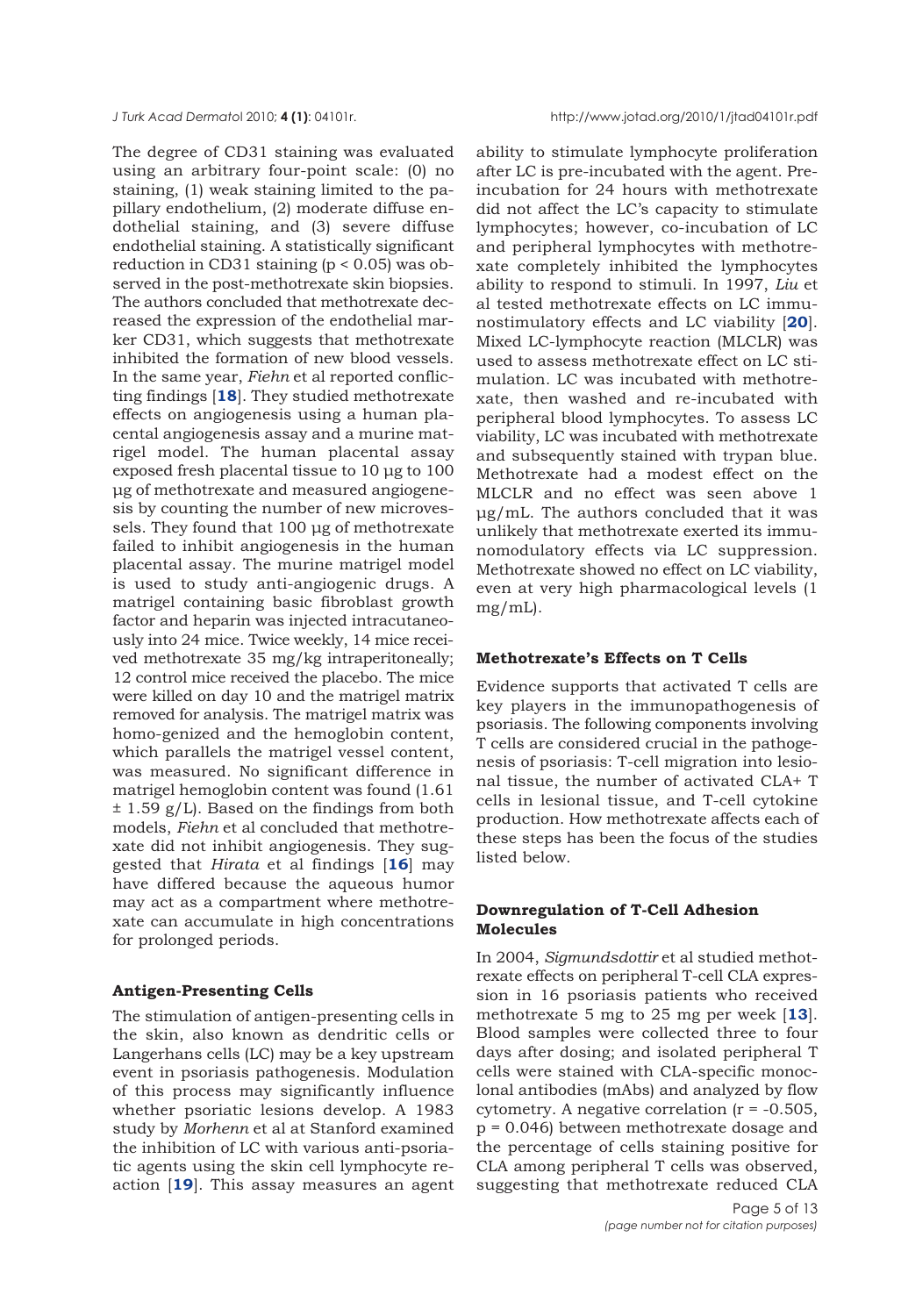*J Turk Acad Dermato*l 2010; **4 (1)**: 04101r. http://www.jotad.org/2010/1/jtad94101r.pdf

expression in a dose-dependent manner. In another branch of this study, one psoriasis patient treated with methotrexate 25 mg per week underwent similar evaluation during which blood was collected for five weeks. Peripheral T cells were isolated, stained and analyzed with flow cytometry for surface CLA. The percentage of peripheral T cells staining positive for CLA decreased in the first three to four days following methotrexate administration, and then increased steadily until the next methotrexate dose. Methotrexate also decreased the amount of CLA expressed per T cell. *Sigmundsdottir* et al concluded that a dose-dependent, inverse relationship exists between methotrexate administration and the frequency and intensity of CLA expression on T cells in psoriasis patients. Methotrexate treatment resulted in fewer peripheral T cells expressing CLA and fewer CLA molecules per cell on the T cells that continued to express CLA. *Johnston* et al in 2005 investigated the effects of low-dose methotrexate on the lymphocyte expression of several adhesion molecules, including CLA and ICAM-1 [**21**]. Peripheral T cells were stimulated with streptococcal antigen and then incubated with methotrexate 10-9 M to 10-5 M for five days. Adhesion molecule expression was assessed with immunohistochemical staining and flow cytometry. They concluded that fewer T cells expressed CLA or ICAM-1 following methotrexate incubation at concentrations greater than 10-7 M. Follow-up experiments revealed that methotrexate suppression of CLA expression could be reversed by folinic acid (leucovorin) supplementation. Folinic acid is commonly used to rescue cells from the antimetabolite effects of methotrexate by providing an alternate route of thymidylate synthesis. Folinic acid supplementation suggests that CLA suppression by methotrexate occurs via a folate-dependent pathway. In a 2005 study published by *Yazıcı* et al, 10 psoriasis patients provided lesional skin biopsies before and after a six-week regimen of methotrexate 10 mg to 25 mg per week [**9**.] The biopsy specimens were assessed for expression of surface molecule ICAM-3 by immunohistochemistry. ICAM-3 is associated with T-cell and APC interactions. ICAM-3 expression was evaluated using an arbitrary fourpoint scale. The authors concluded that methotrexate decreased the expression of ICAM-3 ( $p < 0.01$ ).

#### **T-Cell Cytolysis**

Since the discovery of a positive correlation between the number of CLA+ T cells and disease severity in psoriasis, interest has escalated in methotrexate's cytolytic effect on activated T cells. As previously discussed, Jeffes et al suggested that methotrexate possessed substantial cytotoxic effects on lymphocytes, and that lymphocytes are 1,000 times more sensitive to methotrexate than epithelial cell lines. [6] Other studies have confirmed T-cell sensitivity to methotrexate [**22**], including a recent study by *Herman* et al [**23**]. In addition to verifying methotrexate ability to induce T-cell death, *Herman* et al investigated the mechanism by which cell death occurs. T cells were incubated with methotrexate 10-5 M to 10-9 M for 24 hours prior to assessment. They found that T cells stained positive for apoptotic cell markers at a rate three times greater than controls  $(22.5 \pm 1.5\%)$ versus  $9.1 \pm 0.7\%$  respectively,  $p \le 0.05$ ). These findings suggest that methotrexate can induce apoptosis in T cells. Methotrexate may also induce cell death via free radical oxygen species. *Phillips* et al inhibited methotrexate induced T-cell death with the addition of the antioxidant glutathione and its precursor, Nacetylcysteine [**22**].

## **T-Cell TNF-**α **Production**

Accumulating evidence suggests that methotrexate's anti-inflammatory qualities arise from its effects on T-cell cytokine production, specifically, by reducing inflammatory cytokine and increasing inhibitory cytokine production [**24, 25, 26, 27**]. As a key element in psoriasis pathogenesis, the cytokine TNF-α is found at higher levels in psoriasis plaques and the synovial fluid of patients with psoriatic arthritis [**27, 28, 29**]. The clinical efficacy of newer anti-psoriatic drugs that target TNFα, for example, etanercept, infliximab and adalimumab, underscore the importance of TNF- $\alpha$  in psoriasis pathogenesis. Associations between methotrexate and TNF-α levels have been observed since the 1990s. A 1995 study by *Seitz* et al found that psoriasis patients who clinically improved while on methotrexate had reduced TNF-α production among their peripheral blood mononuclear cells (PBMCs), comprised of monocytes, T cells and B cells [**27**]. Two studies involving patients with rheumatoid arthritis reported reduced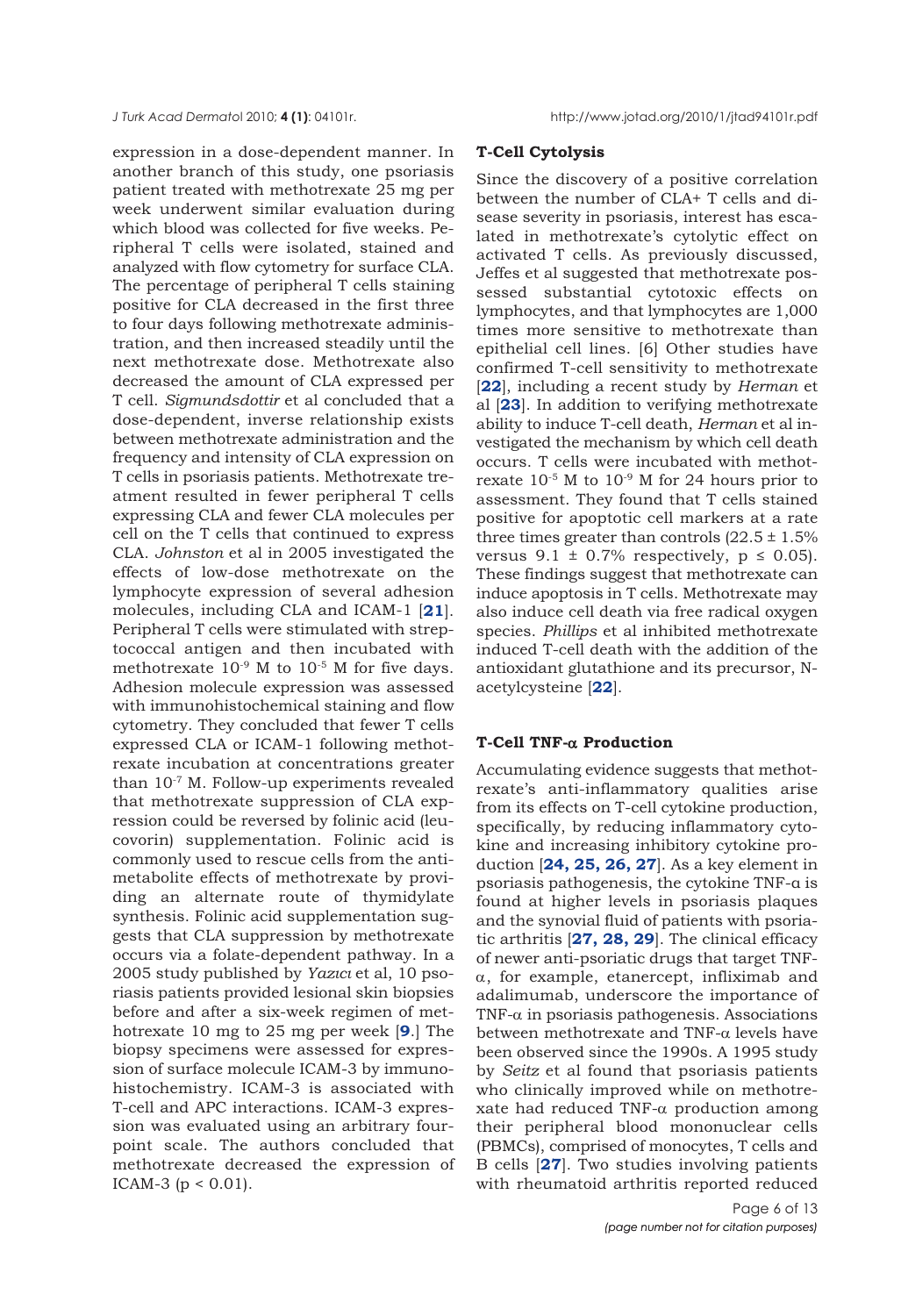TNF- $\alpha$  levels in the synovial fluids of patients undergoing methotrexate therapy [**30, 31**]. In 1999, two studies investigated the relationship between methotrexate and TNF-α production by activated T cells [**26, 33**]. In one study, Neurath et al used mice to study methotrexate effects on cytokine production by splenic T cells [**26**]. Splenic T cells were isolated from healthy mice and cultured. These T cells were activated by stimulation with various commonly used antigens. The cultures were exposed to methotrexate  $10^{-7}$  M to  $10^{-5}$ M. Serial ELISAs of the supernatant tracked the production of TNF- $α$  for 50 hours. They found that methotrexate significantly reduced TNF-α production by activated T cells (500 pg/mL TNF-α, methotrexatetreated group, versus 1,800 pg/mL TNF-α, control group). The authors concluded that in T cells, methotrexate reduces TNF-α production in murine models, and suggested that TNF- $\alpha$ modulation contributes to methotrexate's efficacy in rheumatoid arthritis. In another study, *Hildner* et al used peripheral CD4+ T cells to study the relationship between methotrexate and TNF-α production [**33**]. They harvested CD4+ T cells from the peripheral blood of healthy volunteers. Primed T cells were stimulated and cultured with IL-2 for nine days in the presence or absence of methotrexate  $(0.1 \text{ to } 10.0 \text{ µg/mL})$ . These primed T cells were then restimulated with two additional days of anti-CD3 mAb and IL-2 stimulation, along with methotrexate (0.1 to 10.0  $\mu$ g/mL). The concentration of TNF- $\alpha$  in the supernatant was analyzed by ELISA. A statistically significant reduction of TNF-α production was observed at all methotrexate dosages. At 0.1  $\mu$ g/mL, TNF-α was reduced to  $\langle 10\% (p \le 0.01)$  of the levels observed in the control group. They concluded that methotrexate can inhibit TNF-α production by primed human T cells. In a follow-up study, *Gerards* et al compared the production of several cytokines by peripheral blood mononuclear cells collected from 20 healthy human volunteers [**32**]. Blood monocytes were collected from healthy volunteers and rheumatoid arthritis patients and stimulated with various antigens. The cells were cultured for four days with methotrexate concentrations between 2 μg/mL and 2 ng/mL. ELISA was used to measure the amount of cytokine present in the culture supernatant. They found that the concentration of methotrexate required for inhibition varied between donors: in the control group not exposed to methotrexate, TNF-α concentrations ranged from 470 pg/mL to 11,000 pg/mL. Due to the wide inter-individual variability, data from each donor was analyzed using his or her own control trials. A statistically significant reduction in TNF-α production was observed at methotrexate concentrations greater than 8 ng/mL. At a methotrexate concentration of 1  $\mu$ g/mL, TNF- $\alpha$  levels were suppressed by greater than 80% compared to control culture concentrations. Interestingly, the addition of folinic acid or thymidine abrogates methotrexate inhibitory effects on TNF-α production. A more recent study by Lange et al echoed the findings of earlier studies, concluding that methotrexate does indeed reduce TNF-α production by activated T cells [**34**]. This study compared the levels of TNF-α, among others, in methotrexate-treated and untreated mice. Findings included a significant reduction in the amount of TNF- $\alpha$ produced.

#### **Discussion**

Methotrexate is a folate anti-metabolite originally introduced as a chemotherapeutic agent; thus, early research regarding methotrexate mechanism of action focused on its cytotoxic capabilities. However, since its introduction, methotrexate has been found effective in the treatment of a variety of inflammatory diseases such as psoriasis, rheumatoid arthritis and inflammatory bowel disease [**35**]. Recognition of methotrexate's therapeutic efficacy in inflammatory disorders redirected research efforts toward its potential role in immunomodulation. This review of available literature on methotrexate mechanism of action in psoriasis therapy revealed that methotrexate does possess immunomodulating capabilities. Moreover, we found a lack of evidence for earlier but still commonly held beliefs that methotrexate primarily acts by interfering with keratinocyte reproduction. The following is a discussion of what is known, what has been shown to be unlikely, and what remains to be substantiated regarding the components underlying methotrexate efficacy in psoriasis treatment.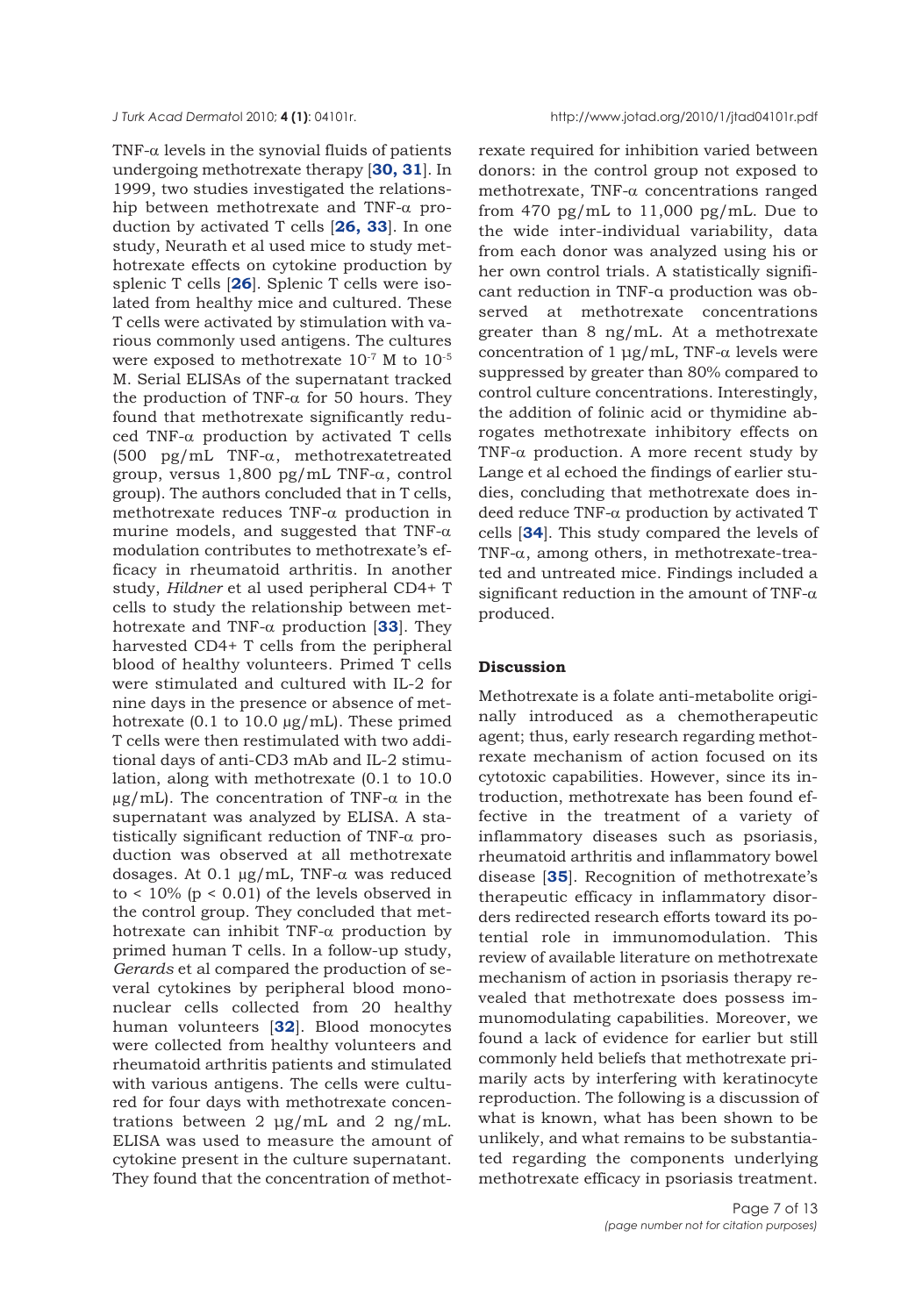*J Turk Acad Dermato*l 2010; **4 (1)**: 04101r. http://www.jotad.org/2010/1/jtad94101r.pdf

## **ICAM-1 and E-Selectin Downregulation**

Endothelium expression of adhesion molecules on dermal vessels comprises a critical step in the pathogenesis of psoriasis, as it facilitates T-cell localization to the inflammation site. Yamasaki et al provided in vitro evidence of ICAM-1 downregulation in endothelial cells following methotrexate exposure [**14**]. Their research suggested that methotrexate did this by suppressing gene expression. Concurrent immunohistochemical experiments demonstrated a significant reduction in the number of cell surface ICAM-1 molecules on endothelial cells exposed to therapeutic concentrations of methotrexate. Taken together, these findings suggest that methotrexate effectively reduces endothelial cell surface expression of ICAM-1 by suppressing ICAM-1 gene expression.

Another cell adhesion molecule elevated in psoriasis and correlated with disease severity is E-selectin. As previously mentioned, E-selectin allows T cells to enter the skin. Inhibition of this step inhibits psoriasis [**36, 37, 38, 39**]. *Sigmundsdottir* et al reported that successive skin biopsies on a psoriatic patient on low-dose methotrexate therapy revealed a progressive decrease in E-selectin expression with continued methotrexate administration [**13**]. This was followed by a marked reduction in the number of CLA+ leukocytes in the skin lesions. The reduction in E-selectin and CLA+ leukocyte infiltrate coincided with clinical improvement. This finding reiterates the importance of E-selectin in the disease process. Although these results were derived from a single subject, they are compelling nonetheless due to the distinct patterns and correlations between methotrexate administration, E-selectin levels, CLA+ leukocyte levels and clinical disease. Similar results of decreased adhesion molecules were seen in other disease models such as bullous pemphigoid [**15**].

These studies provide promising preliminary evidence that methotrexate is capable of downregulating endothelial expression of the cell adhesion molecules ICAM-1 and E-selectin. Given the significance of ICAM-1 and Eselectin to the pathogenesis of psoriasis, this likely represents a major mechanism by which methotrexate exerts its clinical efficacy in psoriasis.

## **CLA and ICAM-3 Downregulation**

Several studies provide clear evidence that methotrexate therapy reduces T-cell expression of the adhesion molecules CLA and ICAM-3. These molecules play pivotal roles in T-cell localization to inflammation sites, T-cell diapedesis to inflamed tissue, and interactions with APCs, respectively. The 2004 study by Sigmundsdottir et al offers clear in vivo evidence that methotrexate reduces the percentage of peripheral T cells expressing CLA, and the intensity of CLA expression per cell. Frequent blood draws on psoriasis patients receiving methotrexate therapy provided data sufficient to reveal a clear pattern of decreasing CLA+ T-cell counts in response to each methotrexate administration. Furthermore, this group demonstrated a statistically significant negative correlation between methotrexate dosage and CLA+ T-cell frequency, which provides further support of methotrexate effect on T-cell expression of CLA. Two other studies reflect these findings, also reporting a decrease in CLA+ T cells following methotrexate exposure. [9,40] There is also some evidence of reduced ICAM-3 expression in lesional skin following methotrexate therapy. While the evidence presented by these studies provide interesting and rather promising ground work in the topic of T-cell adhesion molecules, further studies are necessary for corroboration.

## **T-Cell Death**

In the 1990s, it was initially assumed that methotrexate achieved its therapeutic benefit by targeting keratinocytes; therefore, the discovery that T cells were more vulnerable to methotrexate cytotoxic effects were surprising. In a breakthrough study, *Jeffes* et al demonstrated that T cells were more than 1,000 times more sensitive to methotrexate cytotoxicity than epithelial cell lines [**6**]. Since then, many studies have yielded similar results, confirming that methotrexate can induce activated T-cell death [**41, 42, 43, 44**]. While it has been argued that methotrexate is unlikely to function via its cytotoxic effects since methotrexate is used at much lower doses in psoriasis than in chemotherapy, these studies employed methotrexate concentrations corresponding to the exposure achieved during low-dose methotrexate therapy. It is likely that the activated T cells vulnerability to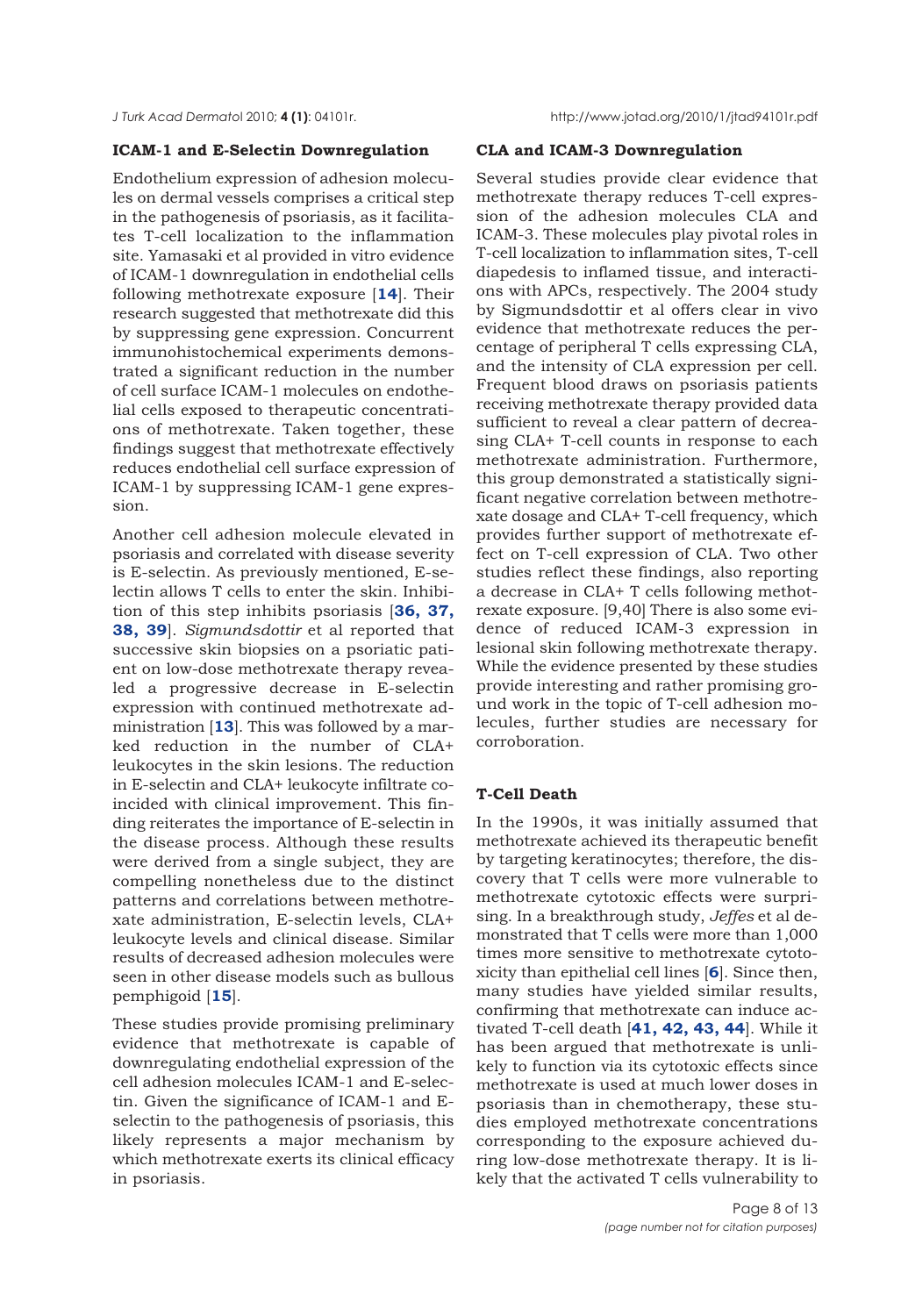methotrexate toxicity allows for cytolysis at lower doses than necessary for other cell types. Together with the T cells demonstrated enhanced susceptibility to methotrexate, it is probable that T-cell cytolysis contributes in part to methotrexate efficacy in psoriasis. Current studies are now focused on elucidating the mechanism of cytotoxicity. Work by *Herman* et al suggested that apoptosis is the mechanism of cytotoxicity [**23**], while *Phillips* et al concluded that the generation of radical oxygen species plays a role [**22**]. Regardless of the mechanism by which methotrexate induces T-cell death, T cells are undoubtedly key players in psoriasis pathogenesis, and the induction of T-cell death likely contributes significantly to methotrexate clinical efficacy in psoriasis.

## **TNF**−α **Production by Activated T Cells**

Accumulating evidence suggests that methotrexate alters T-cell production of several cytokines, including IL-1, IL-2, IL-4, IL-8, INF-γ and TNF- $\alpha$  [25, 28, 32, 42]. Although these cytokines have well-established clinical significance in psoriasis, the discussion of each is beyond the scope of this review, which focuses on methotrexate effects on TNF-α. Over a decade ago, it was observed that psoriasis and rheumatoid arthritis patients improving on methotrexate therapy had reduced concentrations of serum and synovial TNF-α [**24, 30, 31**]. This association was further elucidated by *Gerard* et al, who demonstrated that a single oral administration of low-dose methotrexate induced a significant drop in serum TNF-α levels in 2 hours [**32**]. Initial *in vitro* studies, however, failed to demonstrate a significant effect of methotrexate on TNF-α production, foreshadowing the complex relationship between TNF-α and psoriasis [**24, 45, 46, 47, 48, 49**]. The relationship between methotrexate and TNF-α depends on several factors including the stage and route of T-cell activation, the presence of folinic acid and/or thymidine, the duration of contact while in culture, and intrinsic differences between individuals [**32, 33**]. Recent studies considering these factors have presented evidence that methotrexate inhibits T-cell TNF-α production [**28, 32, 33**]. Accumulating evidence suggests that methotrexate can reduce TNF- $\alpha$ production by activated T cells; however, because TNF-α production exhibits interindividual variability, the clinical significance of this mechanism in the average patient remains unknown.

## **Keratinocyte Maturation and Differentiation**

Methotrexate might have a role in inducing keratinocyte differentiation and maturation. In *Schartz* et al, keratinocytes exposed to methotrexate exhibited histological changes consistent with a more mature stage of development. Furthermore, contrary to intuition, protein synthesis increased after methotrexate exposure, producing insoluble protein, possibly representing cornified envelope protein. The most compelling evidence, however, was the increased intracellular staining of involucrin, a marker of terminal keratinocyte differentiation [**5**].

## **Keratinocyte Death**

Methotrexate is an anti-metabolite that binds irreversibly to dihydrofolate reductase with a greater affinity than folic acid. This binding prevents the de novo synthesis of the precursor for the DNA nucleotide thymidine. Cells are less likely to enter the synthesis or Sphase with a reduced availability of precursors; cells already in the S-phase die. Researchers initially studied methotrexate effects on keratinocytes because it was thought that methotrexate exerted its greatest effect there. A search for evidence of methotrexate antiproliferative effect on keratinocytes revealed few studies investigating this topic. Available literature is inconclusive owing to the small number of studies and/or their poor design. Results diverged widely, reporting no increased cell death, some effect, and significant apoptosis. One study employing viability stains reported no difference in cell viability between methotrexate-treated and untreated keratinocytes [**5**]. Another reported that less than 10% of proliferating keratinocytes were killed at concentrations achieved with onceweekly low-dose methotrexate therapy [**6**]. A study by *Heenen* et al concluded that low-dose methotrexate induces significant apoptosis in keratinocytes [**7**]. This study, however, is limited by its design: The TUNEL assay was employed, which may not be a valid assay to assess keratinocyte apoptosis because positive results also could be attributed to other cell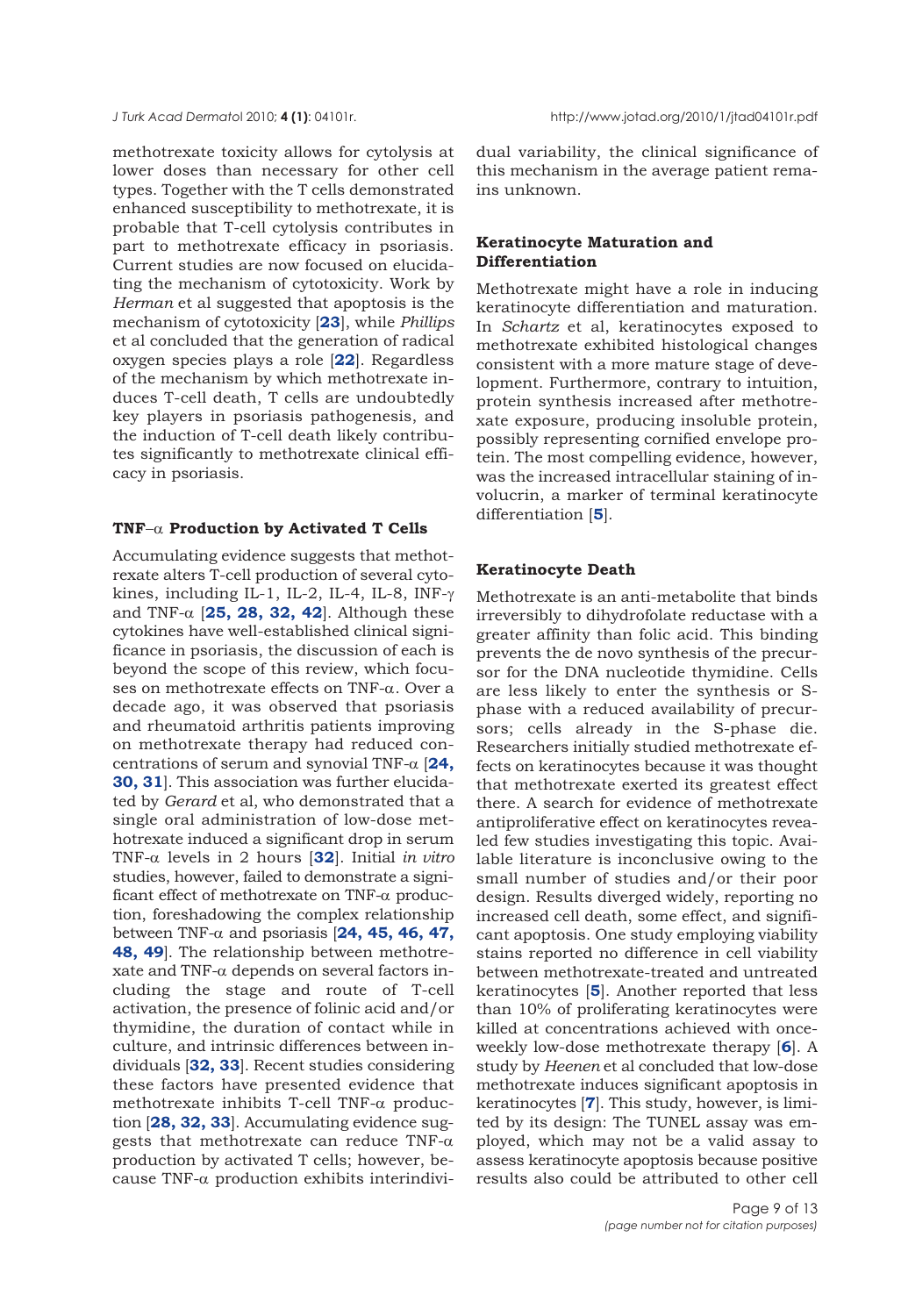states, such as increased cell turnover (i.e. keratinocyte proliferation) [**50, 51**]. The study was further limited by an absence of controls. Together these factors limit the interpretability of the study results. It should be noted that all of these studies used healthy keratinocytes. Keratinocytes within psoriatic plaques have been shown to possess increased resistance to apoptosis induction compared to healthy keratinocytes [**51**]. Because these studies used healthy keratinocytes, it remains to be seen whether these findings are applicable to psoriasis. Little conclusive data exists to support the common conception that methotrexate acts in psoriasis by inducing keratinocyte death. However, the idea that methotrexate acts in psoriasis by slowing skin turnover remains pervasive in lay literature. Additional studies are necessary to definitively identify methotrexate effects on keratinocytes.

## **Angiogenesis**

Angiogenesis inhibition by methotrexate is still a relatively new area of research. Very few studies discussed this issue. Among available studies, no agreement exists regarding methotrexate inhibitory effects on angiogenesis during low-dose therapy. A 2003 in vitro study reported significant methotrexate inhibition of endothelial cell proliferation, suggesting that methotrexate may prevent angiogenesis *in vivo* [**14**]. Two years later, an ex vivo study substantiated the earlier in vitro studies, reporting a statistically significant decrease in the endothelial marker CD31 after treatment with methotrexate [**9**]. Unfortunately, the authors did not state whether blinding was employed during the quantification of CD31 staining. Conversely, that same year, a study employing two different angiogenesis assay systems reported that methotrexate had no effect on angiogenesis [**16**]. Results from both an in vitro human placental model and an in vivo murine matrigel angiogenesis assay showed no increase in blood vessel formation following methotrexate exposure. Based on currently available evidence, it is still not known whether methotrexate inhibition of angiogenesis translates to clinical efficacy during psoriasis therapy.

## **Inhibiting Keratinocyte Proliferation**

Methotrexate beneficial effect on psoriasis is frequently ascribed to its presumed ability to

*J Turk Acad Dermato*l 2010; **4 (1)**: 04101r. http://www.jotad.org/2010/1/jtad94101r.pdf

limit keratinocyte hyperproliferation by inhibiting de novo nucleotide synthesis. *Schwartz* et al concluded in 1992 that methotrexate inhibited proliferation of keratinocytes, but also noted that these effects were completely prevented by thymidine [**5**]. It can be argued that thymidine supplementation rescues these keratinocytes from cell cycle suspension by providing the desired DNA precursors. Regardless of the molecular explanation for this observation, a mechanism dependent on the complete absence of thymidine is unlikely to exert much clinical effect because thymidine is present in vivo. Furthermore, the human body can circumvent the de novo pathway via a salvage pathway to supply DNA precursors. A 2003 in vitro study reported no statistically significant difference in keratinocyte growth following methotrexate exposure [**8**]. The study did not address the presence of thymidine or folate in the culture medium; therefore, the findings cannot be compared to those obtained by *Schwartz* et al. Finally, a recent *ex vivo* study reported a decrease in the markers associated with proliferation in the skin biopsies of psoriasis patients who had undergone methotrexate therapy [**9**]. The presence of these markers was measured by immunohistochemistry and graded using an arbitrary four-point scale. Each patient demonstrated marked disease improvement as measured by the psoriasis area and severity index (PASI) score. The finding of reduced markers of proliferation may suggest that the resolution of psoriasis is associated with reduced proliferation, though not necessarily a direct result of methotrexate exposure. Reports of clinical efficacy achieved with reformulated versions of topical methotrexate are emerging [**52, 53**]. The clinical efficacy of topical methotrexate may stimulate renewed interest in the effects of methotrexate on keratinocytes. However, based on evidence available today, the inhibition of keratinocyte hyperproliferation has not proven to be methotrexate primary mechanism of action in psoriasis.

## **Antigen-Presenting Cell Inhibition**

The inhibition of a key upstream event in psoriasis pathogenesis would be an elegant mechanism of action. The published studies addressing methotrexate effect on Langerhans cells (LCs) confirm that methotrexate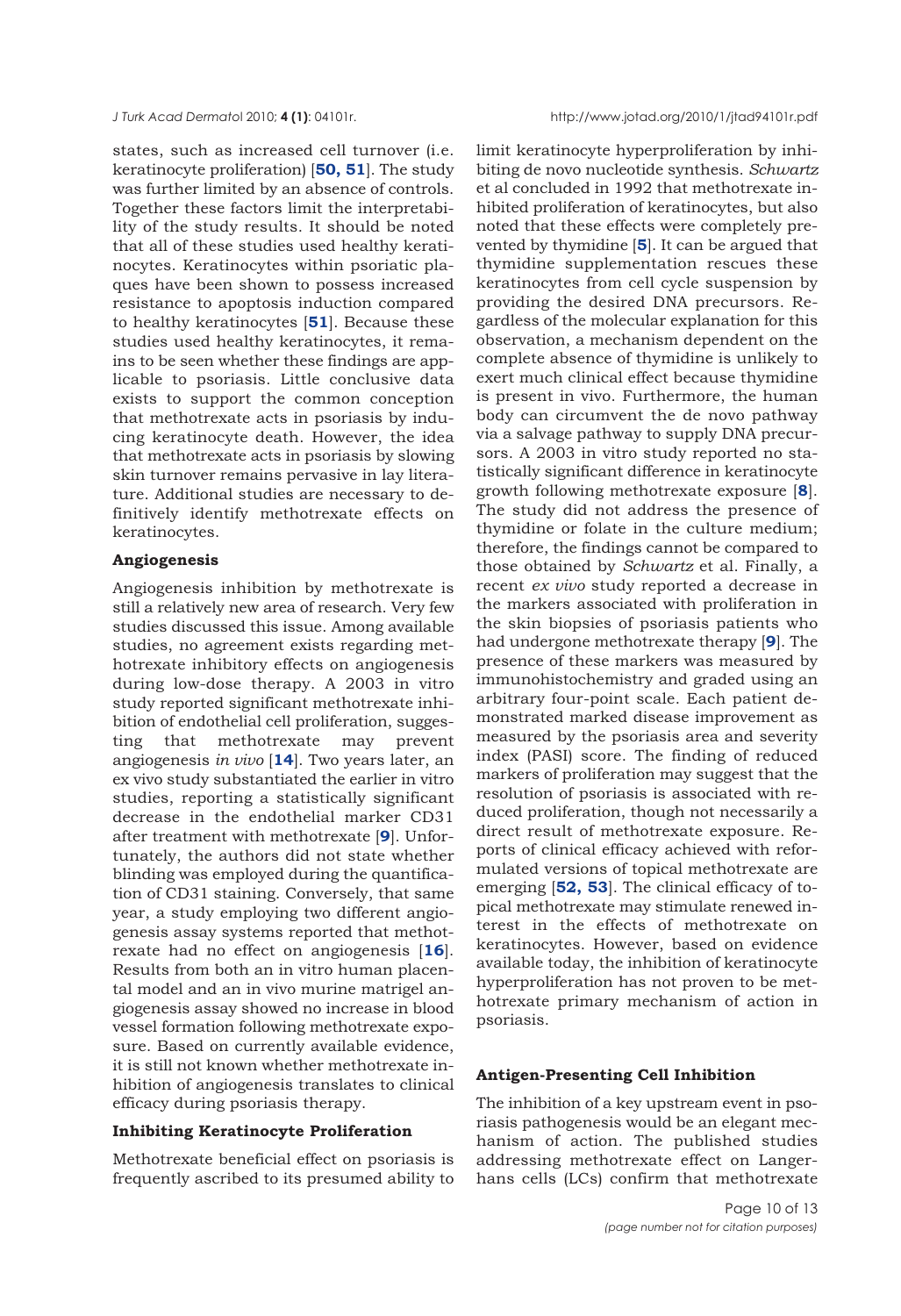has no effect on LC viability [**19, 20**]. Furthermore, the studies implicate peripheral lymphocytes as methotrexate target. *Liu* et al found only a modest reduction in LC's immunostimulatory capabilities after incubation with methotrexate [**20**]. They concluded, however, that it was unlikely for methotrexate to exert its efficacy via LC suppression due to the high levels of methotrexate required for the modest response.

## **Conclusion**

Methotrexate decreases T-cell-mediated inflammation at multiple steps. In the treatment of psoriasis, methotrexate appears to exert its effects by acting as both an immunomodulatory agent and anti-metabolite [**6, 23, 35, 37, 54**]. Methotrexate's multiple mechanisms of action may explain its clinical efficacy in psoriasis therapy. However, when compared to the much studied mechanisms of action of the new biological agents, the mechanisms of action of methotrexate remains elusive. Previous studies of the mechanism of methotrexate action in psoriasis have been difficult to undertake due to the limitations in assay systems that study cellular responses and inter-individual variability in the pharmacokinetics and response to methotrexate [**55, 56**].

#### **References**

- 1. Roenigk HH , Jr., Auerbach R, Maibach H, Weinstein G, Lebwohl M. Methotrexate in psoriasis: consensus conference. J Am Acad Dermatol 1998; 38:478-485. PMID: 9520032
- 2. Edmundson WF, Guy WB. Treatment of psoriasis with folic acid antagonists. AMA Arch Derm 1958; 78:200-203. PMID: 13558707
- 3. Gudjonsson JE, Johnston A, Sigmundsdottir H, Valdimarsson H. Immunopathogenic mechanisms in psoriasis. Clin Exp Immunol 2004; 135:1-8. PMID : 14678257
- 4. Kormeili T, Lowe NJ, Yamauchi PS. Psoriasis: immunopathogenesis and evolving immunomodulators and systemic therapies; U.S. experiences. Br J Dermatol 2004; 151:3-15. PMID: 15270867
- 5. Schwartz PM, Barnett SK, Atillasoy ES, Milstone LM . Methotrexate induces differentiation of human keratinocytes. Proc Natl Acad Sci U S A 1992; 89:594- 598. PMID: 1731329
- 6. Jeffes EW 3rd, McCullough JL, Pittelkow MR, et al. Methotrexate therapy of psoriasis: differential sensitivity of proliferating lymphoid and epithelial cells to the cytotoxic and growth-inhibitory effects of methot-

*J Turk Acad Dermato*l 2010; **4 (1)**: 04101r. http://www.jotad.org/2010/1/jtad04101r.pdf

rexate. J Invest Dermatol 1995; 104:183-188. PMID: 7829873

- 7. Heenen M, Laporte M, Noel JC , de Graef C. Methotrexate induces apoptotic cell death in human keratinocytes. Arch Dermatol Res 1998; 290:240-245. PMID: 9681674
- 8. Pol A, Bergers M, Schalkwijk J. Comparison of antiproliferative effects of experimental and established antipsoriatic drugs on human keratinocytes, using a simple 96-well-plate assay. In Vitro Cell Dev Biol 2003; 39:36-42. PMID: 12892525
- 9. Yazıcı AC , Türsen U, Apa DD, et al. The changes in expression of ICAM -3, Ki-67, PCNA, and CD31 in psoriatic lesions before and after methotrexate treatment. Arch Dermatol Res 2005; 297:249-255. PMID: 16215763
- 10. Hannuksela-Svahn A, Paakko P, Autio P, Reunala T, Karvonen J, Vahakangas K. Expression of p53 protein before and after PUVA treatment in psoriasis. Acta Derm Venereol 1999; 79:195-199. PMID: 10384915
- 11. Miracco C, Pellegrino M, Flori ML , Vatti R, Materno M, Andreassi L. Cyclin D1, B and A expression and cell turnover in psoriatic skin lesions before and after cyclosporin treatment. Br J Dermatol 2000; 143:950- 956. PMID: 11069501
- 12. Bouma MG, van den Wildenberg FA, Buurman WA. Adenosine inhibits cytokine release and expression of adhesion molecules by activated human endothelial cells. Am J Physiol 1996; 270:C522-529. PMID: 8779915
- 13. Sigmundsdottir H, Johnston A, Gudjonsson JE, Bjarnason B, Valdimarsson H. Methotrexate markedly reduces the expression of vascular E-selectin, cutaneous lymphocyte-associated antigen and the numbers of mononuclear leucocytes in psoriatic skin. Exp Dermatol 2004; 13:426-434. PMID : 15217363
- 14. Yamasaki E, Soma Y, Kawa Y, Mizoguchi M. Methotrexate inhibits proliferation and regulation of the expression of intercellular adhesion molecule-1 and vascular cell adhesion molecule-1 by cultured human umbilical vein endothelial cells. Br J Dermatol 2003; 149:30-38. PMID: 12890192
- 15. Dahlman-Ghozlan K, Ortonne JP, Heilborn JD, Stephansson E. Altered tissue expression pattern of cell adhesion molecules, ICAM-1, E-selectin and VCAM - 1, in bullous pemphigoid during methotrexate therapy. Exp Dermatol 2004; 13:65-69.PMID: 15009098
- 16. Hirata S, Matsubara T, Saura R, Tateishi H, Hirohata K. Inhibition of in vitro vascular endothelial cell proliferation and in vivo neovascularization by lowdose methotrexate. Arthritis Rheum 1989; 32:1065- 1073. PMID: 2476134
- 17. Creamer D, Allen MH, Sousa A, Poston R, Barker JN. Localization of endothelial proliferation and microvascular expansion in active plaque psoriasis Br J Dermatol 1997; 136:859-865. PMID: 9217817
- 18. Fiehn C, Wunder A, Krienke S, Max R, Ho AD, Moehler T. Lack of evidence for inhibition of angiogenesis as a central mechanism of the antiarthritic effect of methotrexate. Rheumatol Int 2005; 25:108-113. PMID: 14618373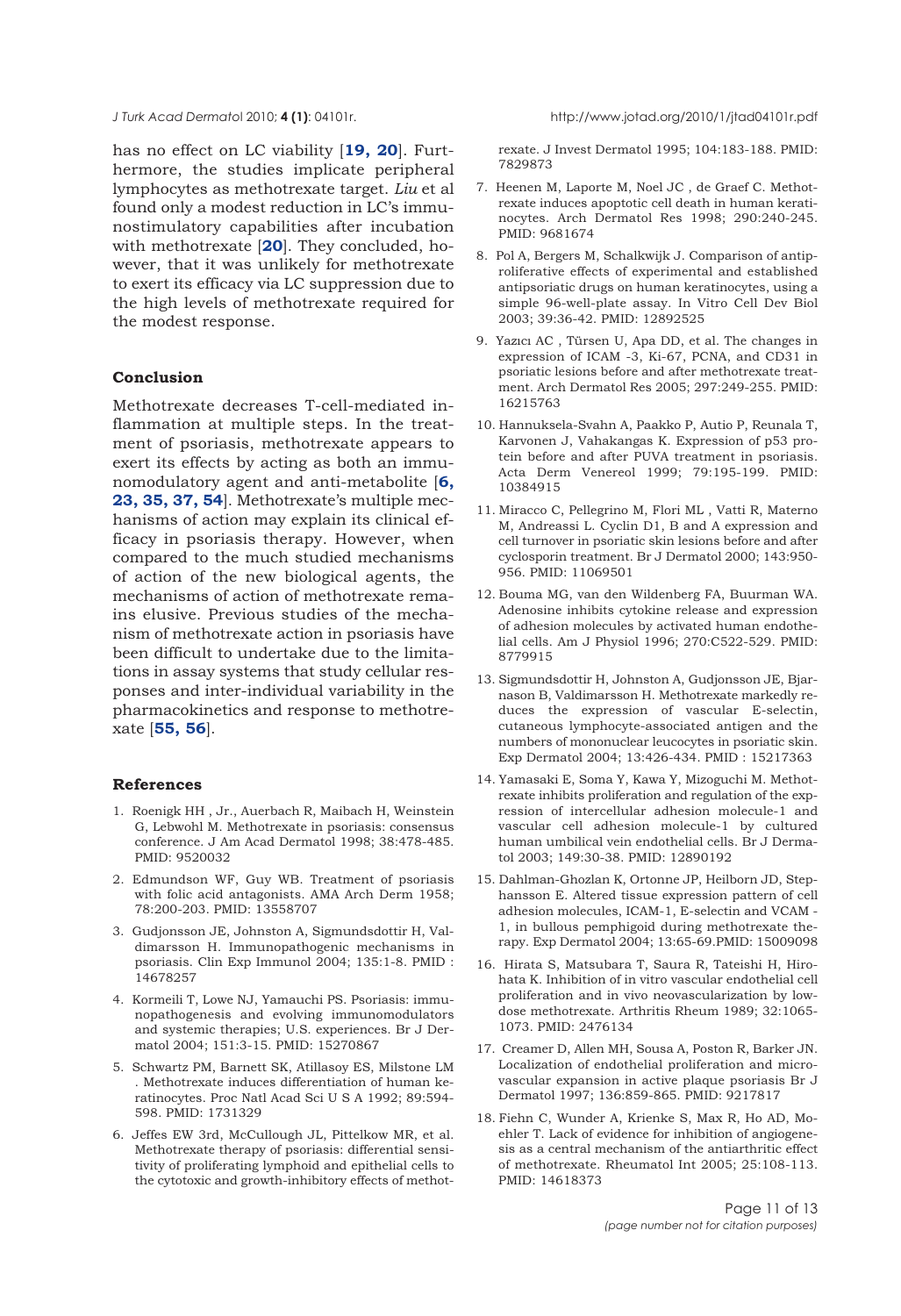#### 19. Morhenn VB, Orenberg EK, Kaplan J, Pfendt E, Terrell C, Engleman EG. Inhibition of a Langerhanscellmediated immune response by treatment modalities useful in psoriasis. J Invest Dermatol 1983; 81:23- 27. PMID: 6863976

- 20. Liu HN, Wong CK. In vitro immunosuppressive effects of methotrexate and azathioprine on Langerhans cells. Arch Dermatol Res 1997; 289:94-97. PMID: 9049043
- 21. Johnston A, Gudjonsson JE, Sigmundsdottir H, Ludviksson BR, Valdimarsson H. The anti-inflammatory action of methotrexate is not mediated by lymphocyte apoptosis, but by the suppression of activation and adhesion molecules. Clin Immunol 2005; 114:154- 163. PMID: 15639649
- 22. Phillips DC, Woollard KJ, Griffiths HR. The anti-inflammatory actions of methotrexate are critically dependent upon the production of reactive oxygen species. Br J Pharmacol 2003; 138:501-511. PMID: 12569075
- 23. Herman S, Zurgil N, Deutsch M. Low dose methotrexate induces apoptosis with reactive oxygen species involvement in T lymphocytic cell lines to a greater extent than in monocytic lines. Inflamm Res 2005; 54:273-280. PMID: 16134056
- 24. Constantin A, Loubet-Lescoulie P, Lambert N, et al. Antiinflammatory and immunoregulatory action of methotrexate in the treatment of rheumatoid arthritis: evidence of increased interleukin-4 and interleukin-10 gene expression demonstrated in vitro by competitive reverse transcriptasepolymerase chain reaction. Arthritis Rheum 1998; 41:48-57. PMID: 9433869
- 25. Magari K, Miyata S, Nishigaki F, Ohkubo Y, Mutoh S, Goto T. Differential effects of FK506 and methotrexate on inflammatory cytokine levels in rat adjuvant-induced arthritis. J Rheumatol 2003; 30:2193-2200. PMID: 14528517
- 26. Neurath MF, Hildner K, Becker C, et al. Methotrexate specifically modulates cytokine production by T cells and macrophages in murine collagen-induced arthritis (CIA): a mechanism for methotrexate-mediated immunosuppression. Clin Exp Immunol 1999; 115:42-55. PMID: 9933419
- 27. Seitz M, Loetscher P, Dewald B, et al. Methotrexate action in rheumatoid arthritis: stimulation of cytokine inhibitor and inhibition of chemokine production by peripheral blood mononuclear cells. Br J Rheumatol 1995; 34:602-609. PMID: 7670776
- 28. Partsch G, Steiner G, Leeb BF, Dunky A, Broll H, Smolen JS. Highly increased levels of tumor necrosis factor-alpha and other proinflammatory cytokines in psoriatic arthritis synovial fluid. J Rheumatol 1997; 24:518-523. PMID: 9058659
- 29. Partsch G, Wagner E, Leeb BF, Broll H, Dunky A, Smolen JS. T cell derived cytokines in psoriatic arthritis synovial fluids. Ann Rheum Dis 1998; 57:691- 693.PMID: 9924213
- 30. Dolhain RJ , Tak PP, Dijkmans BA, De Kuiper P, Breedveld FC , Miltenburg AM . Methotrexate reduces inflammatory cell numbers, expression of monokines and of adhesion molecules in synovial tissue of patients with rheumatoid arthritis. Br J Rheumatol 1998; 37:502-508. PMID: 9651076

#### *J Turk Acad Dermato*l 2010; **4 (1)**: 04101r. http://www.jotad.org/2010/1/jtad94101r.pdf

- 31. Kraan MC, Reece RJ, Barg EC, et al. Modulation of inflammation and metalloproteinase expression in synovial tissue by leflunomide and methotrexate in patients with active rheumatoid arthritis. Findings in a prospective, randomized, double-blind, parallel design clinical trial in thirty-nine patients at two centers. Arthritis Rheum 2000; 43:1820-1830. PMID: 10943872
- 32. Gerards AH , de Lathouder S, de Groot ER , Dijkmans BA, Aarden LA . Inhibition of cytokine production by methotrexate. Studies in healthy volunteers and patients with rheumatoid arthritis. Rheumatology (Oxford) 2003; 42:1189-1196. PMID: 12777636
- 33. Hildner K, Finotto S, Becker C, et al. Tumour necrosis factor (TNF) production by T cell receptorprimed T lymphocytes is a target for low dose methotrexate in rheumatoid arthritis. Clin Exp Immunol 1999; 118:137-146. PMID: 10540171
- 34. Lange F, Bajtner E, Rintisch C, Nandakumar KS, Sack U, Holmdahl R. Methotrexate ameliorates T cell dependent autoimmune arthritis and encephalomyelitis but not antibody induced or fibroblast induced arthritis. Ann Rheum Dis 2005; 64:599-605. PMID: 15345503
- 35. Weinblatt ME, Coblyn JS, Fox DA, et al. Efficacy of low-dose methotrexate in rheumatoid arthritis. N Engl J Med 1985; 312:818-822. PMID: 3883172
- 36. Abrams JR, Kelley SL, Hayes E, et al. Blockade of T lymphocyte costimulation with cytotoxic lymphocyte-associated antigen 4-immunoglobulin (CTLA 4Ig) reverses the cellular pathology of psoriatic plaques, including the activation of keratinocytes, dendritic cells, and endothelial cells. J Exp Med 2000; 192:681-694. PMID: 10974034
- 37. Bonish B, Jullien D, Dutronc Y, et al. Overexpression of CD1d by keratinocytes in psoriasis and CD1d-dependent IFN-gamma production by NK-T cells. J Immunol 2000; 165:4076-4085. PMID: 11034419
- 38. Gottlieb AB, Grossman RM, Khandke L, et al. Studies of the effect of cyclosporine in psoriasis in vivo: combined effects on activated T lymphocytes and epidermal regenerative maturation. J Invest Dermatol 1992; 98:302-309. PMID: 1372027
- 39. Huang BB, Bonish BK, Chaturvedi V, Qin JZ, Nickoloff BJ. Keratinocyte CDw60 expression is modulated by both a Th-1 type cytokine IFN-gamma and Th-2 cytokines IL-4 and IL-13: relevance to psoriasis. J Invest Dermatol 2001; 116:305-312. PMID: 11180008
- 40. Johnston C, Russell AS, Aaron S. The effect of in vivo and in vitro methotrexate on lymphocyte proliferation as measured by the uptake of tritiated thymidine and tritiated guanosine. Clin Exp Rheumatol 1988; 6:391-393. PMID: 3229029
- 41. Baker BS, Swain AF, Griffiths CE, Leonard JN, Fry L, Valdimarsson H. Epidermal T lymphocytes and dendritic cells in chronic plaque psoriasis: the effects of PUVA treatment. Clin Exp Immunol 1985; 61:526- 534. PMID: 3878241
- 42. Barsig J, Yam G, Lehner MD, Beume R. Methotrexate treatment suppresses local cytokine and chemokine production in rat adjuvant arthritis. Drugs Exp Clin Res 2005; 31:7-11. PMID: 15921024
- 43. Fairbanks LD, Ruckemann K, Qiu Y, et al. Methotrexate inhibits the first committed step of purine bi-